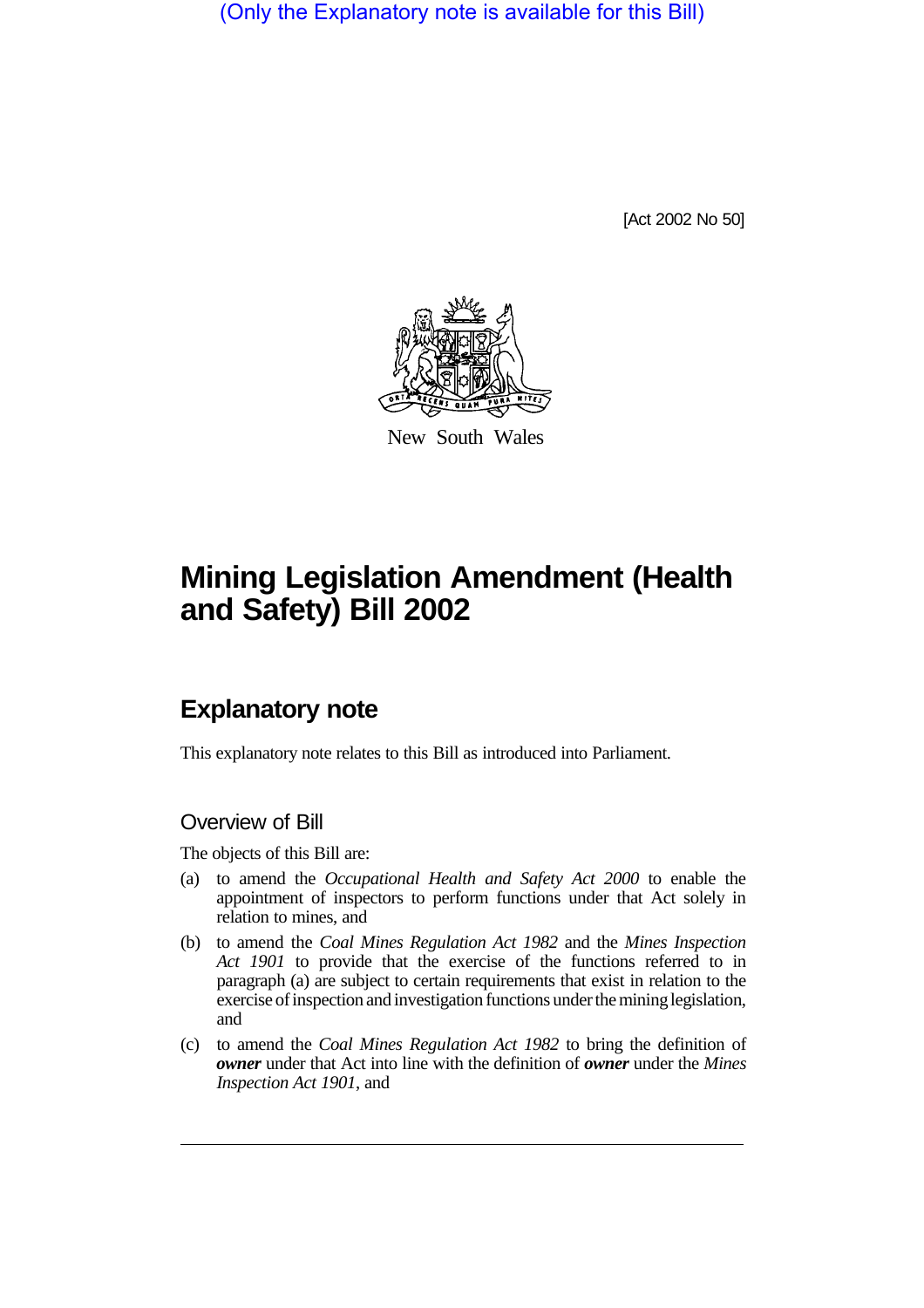Mining Legislation Amendment (Health and Safety) Bill 2002 [Act 2002 No 50]

Explanatory note

(d) to amend the *Mining Act 1992* to provide for the establishment of a Mine Safety Advisory Council.

#### Outline of provisions

**Clause 1** sets out the name (also called the short title) of the proposed Act.

**Clause 2** provides for the commencement of the proposed Act on a day or days to be appointed by proclamation.

**Clause 3** is a formal provision giving effect to the amendments to the *Coal Mines Regulation Act 1982* set out in Schedule 1.

**Clause 4** is a formal provision giving effect to the amendments to the *Mines Inspection Act 1901* set out in Schedule 2.

**Clause 5** is a formal provision giving effect to the amendment to the *Mining Act 1992* set out in Schedule 3.

**Clause 6** is a formal provision giving effect to the amendments to the *Occupational Health and Safety Act 2000* set out in Schedule 4.

#### **Schedule 1 Amendment of Coal Mines Regulation Act 1982**

**Schedule 1 [1]** amends the definition of *owner*in the Act to provide that the owner of a mine or part of a mine that is being worked by a subcontractor includes the subcontractor. The amendment gives effect to provisions contained in International Labour Organisation Convention 176 (relating to health and safety in mines). It mirrors amendments already made to the definition of *owner* in the *Mines Inspection Act 1901*.

**Schedule 1 [2]** requires an inspector appointed in relation to a coal mine under the *Occupational Health and Safety Act 2000* to enable certain persons being questioned by the inspector to nominate another person to be present as is the case when inspectors under the *Coal Mines Regulation Act 1982* question persons. The provision also enables regulations to be made applying other such requirements to those inspectors appointed under the *Occupational Health and Safety Act 2000*.

**Schedule 1 [3]** enables savings and transitional regulations to be made in relation to the amendments to the Act outlined above.

Explanatory note page 2